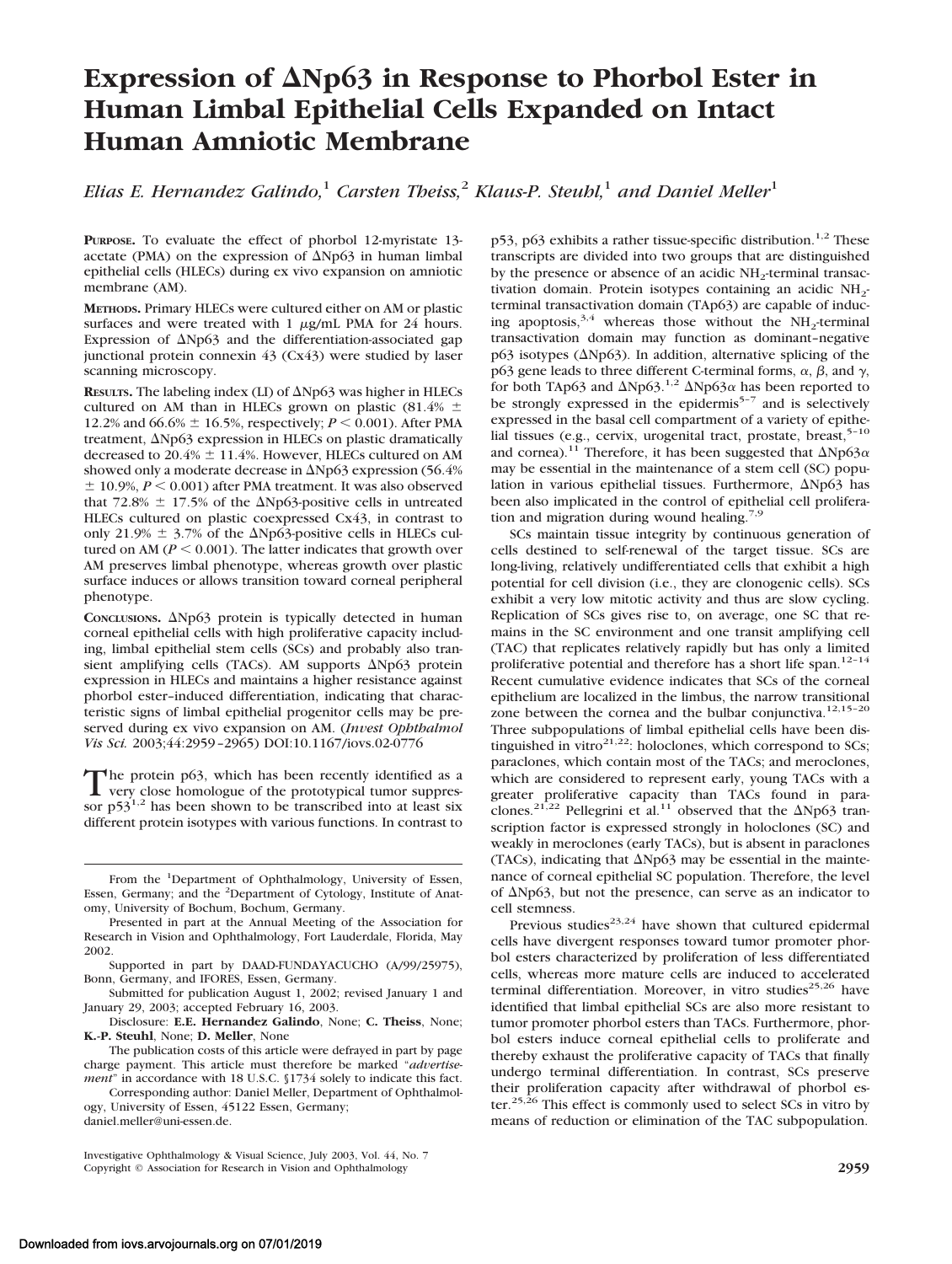Various ocular surface disorders are characterized by limbal SC deficiency (for review see also Refs. 17,19,27) and the renewal of the limbal epithelial SC population is required for restoration of vision and normal corneal surface (for reviews see also Refs. 28-30). Recent advances in tissue engineering techniques have facilitated the ex vivo expansion of HLECs using different culture substrates or adjuncts such as amniotic membrane (AM), fibrin, or 3T3 feeder layer systems.<sup>31-41</sup> Ex vivo expansion of autologous and allogenic HLECs on AM has been considered an attractive technology for its potency in a variety of clinical applications.<sup>32,33,35,36</sup> Moreover, experimental studies have shown that outgrowth rate, cell-cycle kinetics, and cell phenotype characteristic of limbal and conjunctival epithelial progenitor cells are preserved during ex vivo expansion on  $AM$ ,<sup>38,39,42,43</sup> supporting the assumption that this tissue engineering technique might be useful to renew SC populations of the entire ocular surface.

In the present study we sought to study whether characteristic features of the limbal epithelial progenitor cells are preserved using this tissue engineering technique. To this end, we determined the expression of  $\Delta Np63$  protein in HLECs during ex vivo expansion on preserved human AM and the effect of phorbol 12-myristate 13-acetate (PMA) treatment on ΔNp63 expression. The data indicates that AM supports  $\Delta Np63$  protein expression in HLECs and maintains a higher resistance against phorbol ester-induced differentiation indicating that characteristic signs of limbal epithelial progenitor cells may be preserved during ex vivo expansion on AM.

## **MATERIALS AND METHODS**

#### **Materials**

Dulbecco's modified Eagle medium (DMEM), Ham's F-12 nutrient medium, HEPES-buffer solution, amphotericin B, Hank's balanced salt solution (HBSS), and fetal bovine serum (FBS) were purchased from Invitrogen GmbH (Karlsruhe, Germany). Dimethyl sulfoxide (DMSO), cholera toxin (subunit A), hydrocortisone, epidermal growth factor (EGF), Dispase II, gentamicin, insulin-transferrin-sodium selenite media supplement, poly-L-lysine, bovine serum albumin (BSA), RNase A, glycerol, saline sodium citrate (SSC) buffer, PMA, and embedding medium (Moviol) were obtained from Sigma-Aldrich Chemie GmbH (Munich, Germany). The nylon transfer membrane (Hybond-N+, pore size:  $0.45$ )  $\mu$ m) was obtained from Amersham Biosciences (Freiburg, Germany). The tissue culture plastic plates (six-well) and plastic culture dishes were from Falcon (BD Biosciences, Bedford, MA). Culture plate inserts used to construct the culture system were from Millipore (Eschborn, Germany). Mouse monoclonal antibody against  $\Delta Np63$  protein,<sup>8,9</sup> clone 4A4, was purchased from BD Biosciences-PharMingen (Heidelberg, Germany) and an affinity purified rabbit polyclonal antibody to Cx43 was obtained from Alpha Diagnostic International (San Antonio, TX). Fluorescence-conjugated (Alexa Fluor 546) goat anti-mouse exhibiting a orange fluorescence, fluorescence-conjugated (Alexa Fluor 633) goat anti-rabbit (red fluorescence), and green nucleic acid stain (SYTO 16) were obtained from Molecular Probes, Leiden, The Netherlands.

#### **Tissue Procurements**

Human tissue was handled according to the tenets of the Declaration of Helsinki. Corneoscleral tissue from human donor eyes, aged between 30 to 50 years, was obtained from the Cornea Bank of Essen (Germany). After obtaining proper informed consent, AM was processed and preserved according to Tseng et al.<sup>44</sup> Briefly, the human placenta was collected shortly after elective cesarean delivery. Human immunodeficiency virus, human hepatitis virus types B and C, and syphilis were excluded by serologic tests. In addition, hepatitis virus type C was excluded by PCR. Under a lamellar-flow hood, the placenta was cleaned of blood clots with sterile phosphate-buffered saline (PBS) solution (pH 7.4) containing 50  $\mu$ g/mL penicillin, 50  $\mu$ g/mL streptomycin, 100  $\mu$ g/mL neomycin, and 2.5  $\mu$ g/mL amphotericin B (Invitrogen GmbH). The amnion was separated from the chorion by blunt dissection and flattened onto a positively charged nylon transfer membrane (Hybond-N+; Amersham Biosciences) with the epithelium-basement membrane surface up. The nylon membrane with the adherent AM was stored at  $-80^{\circ}$ C in a sterile vial containing DMEM (Invitrogen) and sterile glycerol (Sigma-Aldrich Chemie GmbH) at the ratio of 1:1 (vol/vol).

## **Three-Dimensional Cultures on AM**

After careful removal of excessive sclera, iris, corneal endothelium, conjunctiva, and Tenon's capsule, the remaining tissue was placed in a culture dish, and limbus explants of approximately  $1 \times 1.5 \times 2.5$  mm were cut with a scalpel. Preserved human intact AM was fastened onto a culture insert as recently reported.<sup>38</sup> On the center of the AM a limbal explant was placed and cultured in supplemental hormonal epithelial medium (SHEM) consisting of an equal volume of HEPES-buffered DMEM containing bicarbonate and Ham's F12. The medium was supplemented with 5% FBS,  $0.5\%$  DMSO, 2 ng/mL mouse EGF, 5  $\mu$ g/mL insulin, 5  $\mu$ g/mL transferrin, 5 ng/mL selenium, 0.5  $\mu$ g/mL hydrocortisone, 30 ng/mL cholera toxin, 5% FBS, 50  $\mu$ g/mL gentamicin, and 1.25  $\mu$ g/mL amphotericin B.<sup>38,43,45</sup> Cultures were incubated at 37°C, 5%  $CO<sub>2</sub>$ , and 95% humidity for 4 to 5 weeks. A set of cultures was treated with medium containing  $1 \mu g/mL$  PMA for 24 hours and afterward switched to PMA-free medium for 3 days. All cell cultures were terminated and fixed in 4% paraformaldehyde PBS for 30 minutes. Four cultures per group were included in the present study. Air lifting of cell cultures, as described by several groups,  $34,45$  was avoided to minimize the promotion of differentiation processes in vitro.

HLECs cultured on plastic dishes were used as the control group. Although the interactions of HLECs with the substrate by adhesion proteins and the effect of these on development, growth, and differentiation of epithelial cells are important elements to consider, conventional cultures on plastic were chosen to demonstrate the suitability of AM as a substrate and carrier for transplantation in ocular surface tissue engineering techniques.

# **Immunofluorescence Studies and Confocal Laser Scanning Microscopy**

Ten-micrometer-thick sections of cornea were cut at  $-20^{\circ}$ C with a cryotome (Kryostat 1720; Leica, Heidelberg, Germany), collected on poly-L-lysine–coated glass slides and fixed in 4% paraformaldehyde in PBS for 30 minutes. Corneal sections and cell cultures were pretreated with 1% Triton X-100 for 10 minutes. In addition, permeabilization was performed with 10% methanol for 10 minutes. BSA (3%) was applied for 1 hour at room temperature to block nonspecific binding sites. Afterward, the specimens were incubated overnight with mouse monoclonal antibody against  $\Delta Np63$  at 1:100 in PBS. After extensive washing in PBS, the specimens were incubated for 1 hour with a secondary fluorescence-conjugated goat anti-mouse antibody (1:400; Alexa Fluor 546; Molecular Probes) that exhibits an orange to red fluorescence. Thereafter, specimens were treated with RNase A in 2× SSC buffer for 30 minutes at 37°C. Green fluorescent nucleic acid stain (SYTO; Molecular Probes) was used as a nuclear counterstain. Finally, sections were mounted with in embedding medium (Moviol; Sigma-Aldrich Chemie, GmbH) and images were obtained by means of a confocal laser scanning microscope (LSM 510; Carl Zeiss Meditech, Oberkochen, Germany). The  $\Delta Np63$  expression was calculated by counting positive nuclei in at least 10 200  $\times$  200- $\mu$ m<sup>2</sup> areas of each HLEC culture  $(n = 4)$ , and the labeling index (LI) of  $\Delta Np63$  was displayed as the number of Np63 positive cells/total number of cells  $\times$  100%.

Coexpression of  $\Delta Np63$  and Cx43 was shown by incubating HLEC cultures with mouse anti-p63 and a rabbit affinity purified polyclonal antibody against Cx43 (both at 1:100 in PBS, overnight). Afterward, specimen were incubated with fluorescence-conjugated goat anti-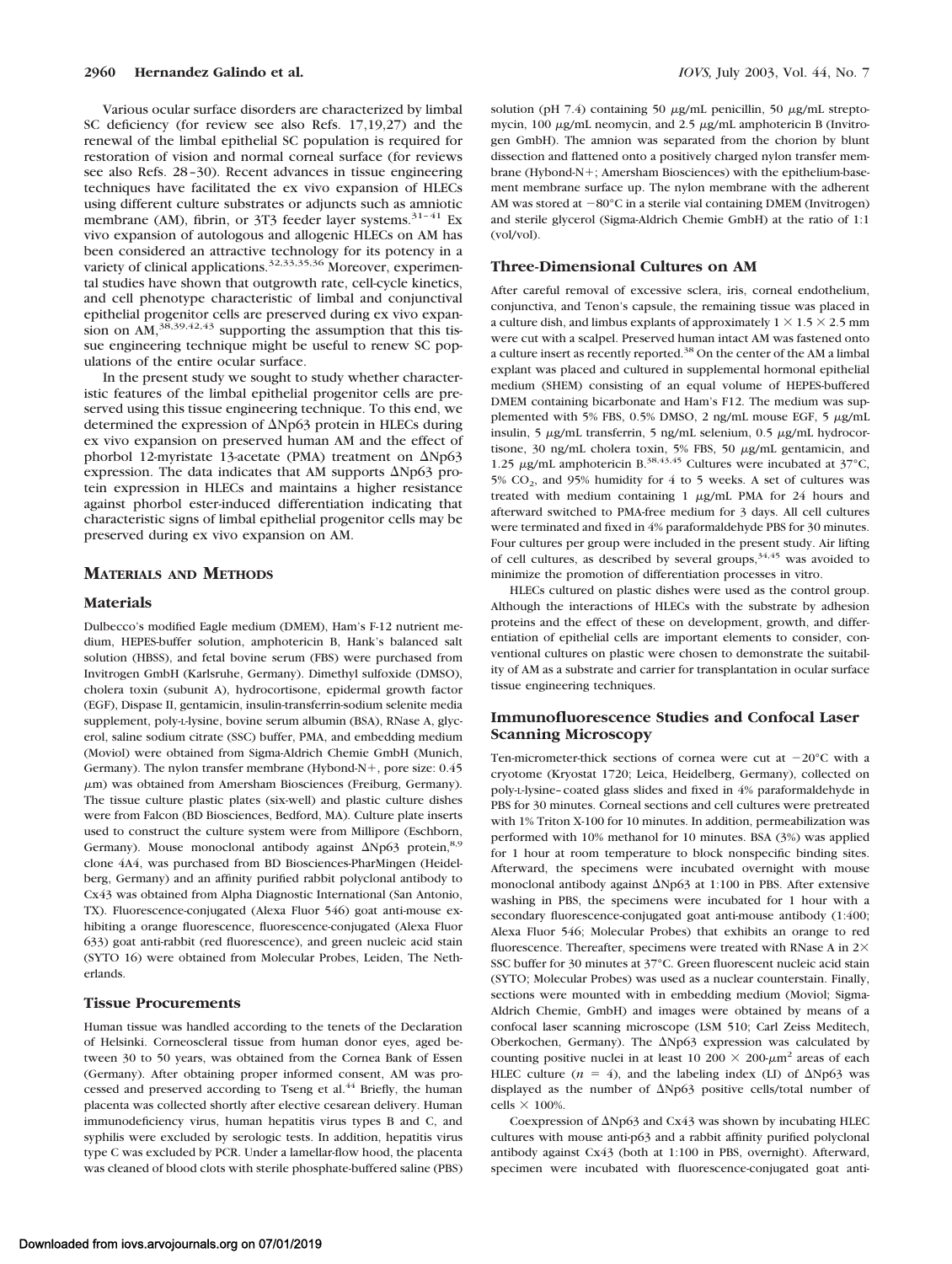

**FIGURE 1.** Expression of  $\Delta Np63$ protein (**A**, **B**) and Cx43 (**C**, **D**) in human limbal and corneal epithelial cells. (A) In vivo, nuclear  $\Delta Np63$ staining was strongly detected in the basal layer of limbal epithelium and weakly in basal epithelial cells of the peripheral cornea. *Arrow*: border between limbus (*left*) and cornea (*right*). *Inset*: A counterstain of the presented area.  $(B)$   $\Delta Np63$  was weakly detected in basal epithelial cells of peripheral cornea. A counterstain of the presented area is illustrated in the *inset*. (**C**, **D**) Subpopulations (*arrows*) of the basal limbal epithelium did not express Cx43; however, strong punctate labeling of Cx43 (*red*) was observed in basal and suprabasal epithelial cells of the peripheral cornea (**D**). Cell nuclei were counterstained with SYTO-16 (*green*). Scale bar, 50  $\mu$ m.

mouse (1:400; Alexa Fluor 546; Molecular Probes) for 1 hour, followed by an incubation with fluorescence-conjugated goat anti-rabbit (Alexa Fluor 633; Molecular Probes; 1:400 for 1 hour; dark red fluorescence). Quantitative analysis of  $\Delta Np63$  and Cx43 expression between the described experimental groups was performed using the same recording parameters (objective, stack size, pinhole, gain amplitude, and contrast) on the laser scanning microscope. LI of Cx43 was displayed as number of Cx43-positive cells/total number of cells  $\times$  100%. In addition, the number of  $\Delta Np63$ -positive cells coexpressing Cx43 (Cx43 and Np63 positive cells/total number of Np63-positive cells  $\times$  100) was calculated.

### **Statistical Methods**

The statistical analysis was performed by an ANOVA (analysis of variance) with an additional post hoc analysis (the Scheffé test).

# **RESULTS**

### **Distribution of Np63 and Cx43 in Human Limbus and Cornea**

Analysis of the  $\Delta Np63$  expression pattern revealed a strong nuclear labeling in basal epithelial cells of the limbus (Fig. 1A), whereas  $\Delta Np63$  was almost absent in suprabasally located limbal epithelial cells. Labeling was occasionally detected in basal epithelial cells of the peripheral cornea (Figs. 1A, 1B) and absent in the central cornea.

Subpopulations of basal limbal epithelial cells were devoid of Cx43, with isolated and faint Cx43-positive labeling of suprabasal epithelial cells (Fig. 1C). However, in the cornea, a strong and punctate membrane-bounded pattern for Cx43 was predominantly observed in the basal epithelial cell layer and to lesser extent in the suprabasal epithelial cells (Fig. 1D).

## **Expression of Np63 Protein in Ex Vivo Expanded HLECs before and after PMA Treatment**

Next, we investigated the influence of PMA-induced differentiation on  $\Delta Np63$  expression. The data showed a high and homogeneous expression of  $\Delta Np63$  protein in HLECs expanded on AM prior and after PMA exposure (Table 1). The LI for  $\Delta Np63$  in the untreated group (Fig. 2A, 2B; PMA $-$ ) was higher in HLECs cultured on AM than in HLECs cultured on plastic (81.4%  $\pm$  12.1% and 66.6%  $\pm$  16.5%, respectively, *P* < 0.001). After a 24-hour treatment with PMA, decreased  $\Delta Np63$ expression was evidenced in both groups (Figs. 2C, 2D, Table 1). HLECs cultured on AM showed a higher resistance to phorbol ester than HLECs grown on plastic, which was reflected by a significantly higher LI for  $\Delta Np63$  in HLECs cultured on AM (56.4%  $\pm$  10.9%) compared with HLECs grown on plastic  $(20.42\% \pm 11.4\%, P \le 0.001,$  Table 1).

We also noted some topographic differences of the LI for  $\Delta Np63$  in the different cell populations.  $\Delta Np63$  expression in HLECs on AM was homogenous, whereas  $\Delta Np63$  labeling of HLECs cultured on plastic was reduced from the center of the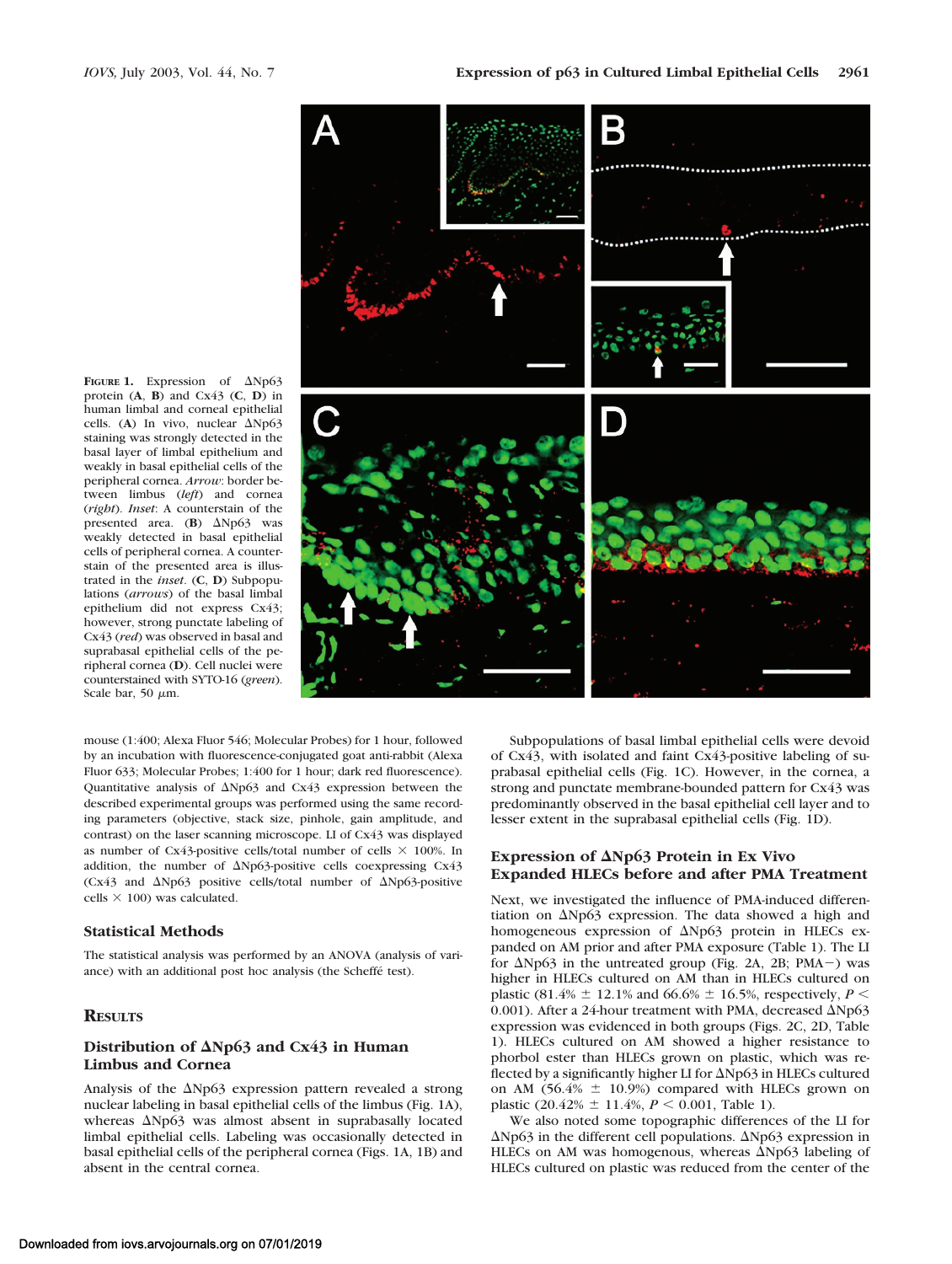| <b>TABLE 1.</b> The Effect of PMA on the LI of $\Delta Np63$ in HLECs |  |  |  |  |  |
|-----------------------------------------------------------------------|--|--|--|--|--|

|              | Total             | <b>Central Area</b> | Peripheral Area |
|--------------|-------------------|---------------------|-----------------|
| HLEC/AM PMA- | $81.4 \pm 12.2$   | $80.6 \pm 10.4$     | $82.3 \pm 13.8$ |
| HLEC/PL PMA- | $66.6 \pm 16.5^*$ | $72.8 \pm 18.1$     | $60.4 \pm 12.2$ |
| HLEC/AM PMA+ | $56.4 \pm 10.9^*$ | $58.8 \pm 11.6$     | $54.0 \pm 9.9$  |
| HLEC/PL PMA+ | $20.4 \pm 11.4^*$ | $26.9 \pm 8.6$      | $13.9 \pm 10.0$ |

LI data are expressed in percent  $\pm$  SD. HLEC/AM = Human limbal epithelial cells cultured on AM; HLEC/PL, human limbal epithelial cells cultured on plastic; PMA+, treatment with PMA (1  $\mu$ g/mL for 24 hours): PMA-, no treatment with PMA.

 $* P < 0.001$  compared with HLEC/AM PMA-.

 $\uparrow$  *P* < 0.05 compared with central area of corresponding HLEC culture.

organ culture to the periphery of the culture (Table 1). LI of Np63 in the central and peripheral areas of untreated HLEC cultures grown on plastic was 72.8%  $\pm$  18.1% and 60.4%  $\pm$ 12.2%, respectively  $(P < 0.05)$  indicating increased differentiation processes of HLECs toward peripheral culture compartments. After PMA treatment, this difference remained consistent (LI = 26.9%  $\pm$  8.6% for central and 13.9%  $\pm$  10% for peripheral areas;  $P \le 0.05$ , Table 1).

# **Colocalization Studies of Np63 and Cx43 in HLECs**

The observed response of HLECs to PMA suggested the existence of a subpopulation of  $\Delta$ Np63-positive cells that are sensitive for PMA. Therefore, these cells might represent early TAC, which also express  $\Delta Np63$  as previously suggested by Pellegrini et al.<sup>11</sup> To identify this subpopulation of cells in culture, we examined coexpression of  $\Delta Np63$  with the differentiation-associated marker Cx43 (Table 2). In the untreated groups, a higher expression of Cx43 was observed in HLECs cultured on plastic (63.1%  $\pm$  21.5%) than in HLECs on AM  $(20.0\% \pm 2.9\%, P \le 0.001,$  Table 1) confirming our previous data.<sup>42</sup> Moreover, Cx43 appeared as small, immunoreactive dots in HLECs cultured on AM that rarely encircled cells, whereas HLECs cultured on plastic exhibited Cx43-immunoreactive signals that had an elongated appearance and clearly encircled the cells. Of note,  $72.8\% \pm 17.5\%$  of  $\Delta Np63$ -positive cells in untreated HLECs cultured on plastic were labeled by Cx43, in contrast to only 21.9%  $\pm$  3.7% in HLECs grown on AM (Figs. 3A, 3B;  $P \le 0.001$ ). This indicates that growth over AM preserves limbal phenotype, whereas growth over plastic sur-



**FIGURE 2.** Confocal laser scanning microscopy of Np63 expression in HLECs on AM or plastic. Immunoreactivity of Np63 protein (*orangered*) is higher in HLECs cultured on AM (**A**) compared with HLECs cultured on plastic (**B**). HLECs on AM (**C**) showed a higher resistance against the phorbol ester PMA compared with HLECs on plastic (**D**). Cell nuclei were counterstained with nucleic acid stain (*green*). Scale bar, 50  $\mu$ m.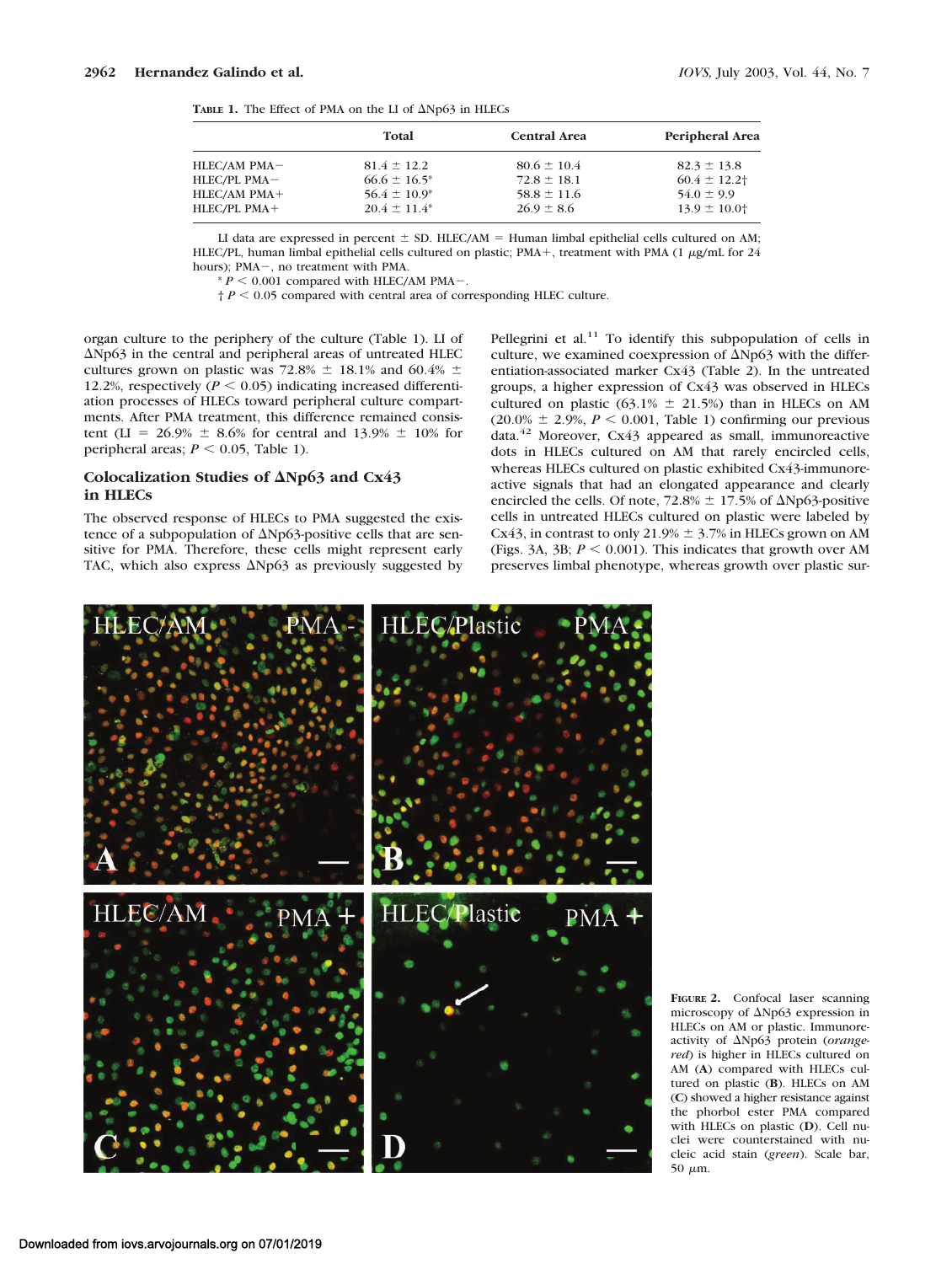#### TABLE 2. Colocalization LI of  $\Delta Np63$  and Cx43

|         | $Cx43+$ and $\Delta Np63+LI^*$ | Cx43 LI <sub>1</sub> |  |  |
|---------|--------------------------------|----------------------|--|--|
| HLEC/AM | $21.9 \pm 3.7$                 | $20.0 \pm 2.9$       |  |  |
| HLEC/PL | $72.8 \pm 17.5$                | $63.1 \pm 21.5$      |  |  |
|         |                                |                      |  |  |

LI data are expressed as percent  $\pm$  SD. Abbreviations are as defined in Table 1.

\* Cx43 expression in  $\Delta Np63$  positive cells: Cx43- and  $\Delta Np63$ positive cells/total number of  $\Delta$ Np63-positive cells  $\times$  100.

 $\dagger$  Number of Cx43 positive cells/total number of cells  $\times$  100.

 $\sharp P$  < 0.001 compared with HLEC/AM.

face induces or allows transition toward corneal peripheral phenotype.

## **DISCUSSION**

The p63 gene encodes at least six different protein isotypes resulting from alternative splicing and the use of an alternative promoter. The  $\Delta Np63$  isotypes that lack the NH<sub>2</sub>-terminal transactivation domain block some of the activities of the corresponding full-length proteins.<sup>1</sup> For instance,  $\Delta Np63$  isotypes have been shown to exhibit antiapoptotic properties in UV-induced epidermal damage. $4$  Expression of p63 appears to vary at different stages of growth and differentiation in a variety of epithelial tissues. Moreover, cell differentiation typically triggers an increase of TAp63 levels and a concomitant decrease of dominant-negative  $\Delta Np63$ .<sup>1,7,46</sup> In accordance,  $\Delta$ Np63 has been reported to be strongly expressed in basal epithelial cells of different tissues, such as cervix, urogenital tract, prostate, breast,<sup>5-9</sup> and cornea.<sup>11</sup> Therefore, it has been suggested that  $\Delta Np63\alpha$  may play an important role in the maintenance of SC populations in various epithelial tissues.

In the present study, we evaluated the expression pattern of Np63 in HLECs ex vivo, cultured on different substrates and the effect of PMA on  $\Delta Np63$  expression. Furthermore, colocalization of  $\Delta Np63$  and the differentiation-associated antigen Cx43 was examined. The herein presented data on  $\Delta Np63$ expression in human cornea and limbus confirm previously published observations.<sup>11</sup> No  $\Delta$ Np63 expression was observed in the human central cornea, but it was occasionally observed in basal cells of the peripheral cornea. These cells may represent young, or "early", TACs that have been reported also to express  $\Delta Np63$ .<sup>11</sup> However,  $\Delta Np63$  labeling of basal and suprabasal limbal epithelial cells was compared with adjacent cells gradually more dense as recently reported, $11$  which may

be attributed to the higher sensitivity of the microscopy system used in this study.

Based on the notion that  $\Delta Np63$  does not selectively label SCs but also labels young  $TACS<sub>11</sub><sup>11</sup>$  we used PMA to eliminate  $\Delta$ Np63-positive young TACs. This is reflected by the dramatic decrease of LI for  $\Delta Np63$  in HLECs cultured on plastic compared with HLECs cultured on AM , which indicates that HLECs cultured on AM are more resistant to phorbol ester, a characteristic feature of limbal epithelial progenitor cells.<sup>25,26</sup>

A simple classification of the progeny of limbal epithelial cells based on the discrimination between strong or weak labeling for  $\Delta Np63$  is not sufficient for characterization of these cells. We therefore performed double labeling with Np63 and the well-established differentiation associated antigen Cx43. Cx43 is known to be absent in limbal epithelial SCs (Fig. 1C) whereas it is predominantly expressed in TACs localized in limbal suprabasal epithelium and/or corneal basal epithelium. $47,48$ 

These studies indicate three subpopulations of HLECs in our cell cultures: cells positive for  $\Delta Np63$  only, cells positive for Cx43 only, and cells with a simultaneous expression of  $\Delta Np63$ and Cx43. According to recent publications,  $11,47,48$  HLECs with an exclusive  $\Delta Np63$  labeling may represent SCs, whereas HLECs labeled with Cx43 only may be mature TACs. The simultaneous labeling for both antigens may indicate young TACs, which still retain a high but limited proliferative capacity and, in contrast to SCs, have already entered into the process of cellular differentiation as indicated by the expression of the differentiation-associated marker Cx43. These observations imply that colocalization of different antigens, as demonstrated by double-labeling and laser confocal microscopy, facilitates the determination of certain cell phenotypes of the spectrum of epithelial cell progeny.

Furthermore, the most  $\Delta$ Np63-positive HLECs cultured on plastic compared with HLECs cultured on AM were also Cx43 positive, indicating that the substrate specifically regulates the state of differentiation. It is important to point out that the Np63-positive subpopulation of HLECs cultured on AM was predominantly free of Cx43 expression and therefore presumably contained SCs, in contrast to the apparent predominance of TACs in HLECs on plastic. However, further studies are needed to establish a more reliable method that may specifically identify SCs.

Our data also suggest that conventional plastic cell culture dishes provide a relatively unfavorable environment for the growth of epithelial cells. This dramatic contrast suggests the AM culture model as a superior carrier for transplantation of ex

FIGURE 3. Coexpression of  $\Delta Np63$ and Cx43 in HLECs on AM or plastic. (**A**) The coexpression of Cx43 (*red*) and Np63 (*blue*, pseudocolor for fluorescent stain [Alexa Fluor 546; Molecular Probes, Leiden, The Netherlands]) was significantly higher in HLECs cultured on plastic (**B**) than on AM (**A**). Cell nuclei were counterstained with nucleic acid stain (*green*). Scale bar, 50  $\mu$ m.

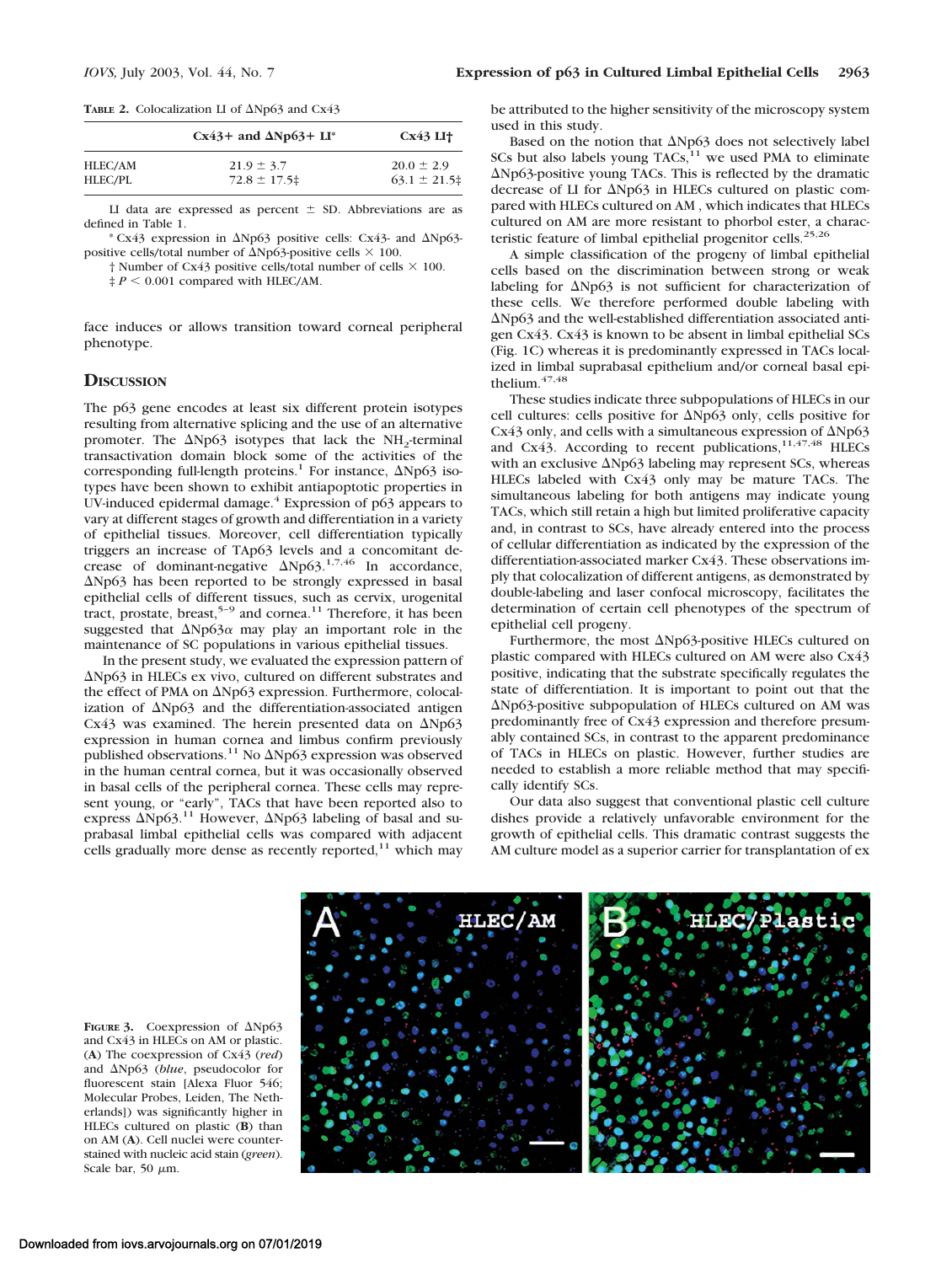vivo–expanded HLECs. However, other culture substrates, such as the 3T3 fibroblast feeder layer<sup>31,33,49,50</sup> and fibrin, $37$ should be evaluated to compare benefits and disadvantages between these substrates and AM.

In conclusion, in comparison with cell culture on plastic, culture on AM supports  $\Delta Np63$  protein expression of HLECs and maintains a higher resistance against phorbol ester. This indicates that characteristic features of limbal epithelial progenitor cells may be preserved during ex vivo expansion on AM, whereas they are suppressed on plastic surfaces. These data support the use of AM as substrate for tissue engineering and an alternative therapeutic strategy for corneal surface reconstruction in distinct ocular surface diseases.

#### *Acknowledgments*

The authors thank Karl Meller (Department of Cytology, Institute of Anatomy, University of Bochum, Bochum, Germany) for helpful discussions of the manuscript.

#### *References*

- 1. Irwin MS, Kaelin WG. p53 family update: p73 and p63 develop their own identities. *Cell Growth Diff.* 2001;12:337–349.
- 2. Strano S, Rossi M, Fontemaggi G, et al. From p63 to p53 across p73. *FEBS Lett.* 2001;490:163–170.
- 3. Flores ER, Tsai KY, Crowley D, et al. p63 and p73 are required for p53-dependent apoptosis in response to DNA damage. *Nature.* 2002;416:560–564.
- 4. Liefer KM, Koster MI, Wang XJ, et al. Down-regulation of p63 is required for epidermal UV-B-induced apoptosis. *Cancer Res.* 2000; 60:4016–4020.
- 5. Yang A, Kaghad M, Wang Y, et al. p63, a p53 homolog at 3q27-29, encodes multiple products with transactivating, death-inducing, and dominant-negative activities. *Mol Cell.* 1998;2:305–316.
- 6. Yang A, Schweitzer R, Sun D, et al. p63 is essential for regenerative proliferation in limb, craniofacial and epithelial development. *Nature.* 1999;398:714–718.
- 7. Parsa R, Yang A, McKeon F, Green H. Association of p63 with proliferative potential in normal and neoplastic human keratinocytes. *J Invest Dermatol.* 1999;113:1099–1105.
- 8. Bamberger C, Pollet D, Schmale H. Retinoic acid inhibits downregulation of DeltaNp63alpha expression during terminal differentiation of human primary keratinocytes. *J Invest Dermatol.* 2002; 118:133–138.
- 9. Noszczyk BH, Majewski ST. p63 expression during normal cutaneous wound healing in humans. *Plast Reconstr Surg.* 2001;108: 1242–1247.
- 10. Di Como CJ, Urist MJ, Babayan I, et al. p63 expression profiles in human normal and tumor tissues. *Clin Cancer Res.* 2002;8:494– 501.
- 11. Pellegrini G, Dellambra E, Golisano O, et al. p63 identifies keratinocyte stem cells. *Proc Natl Acad Sci USA.* 2001;98:3156–3161.
- 12. Lehrer MS, Sun TT, Lavker RM. Strategies of epithelial repair: modulation of stem cell and transit amplifying cell proliferation. *J Cell Sci.* 1998;111:2867–2875.
- 13. Potten CS, Loeffler M. Stem cells: attributes, cycles, spirals, pitfalls and uncertainties: lessons for and from the crypt. *Development.* 1990;110:1001–1020.
- 14. Lavker RM, Sun TT. Epidermal stem cells. *J Invest Dermatol.* 1983;81:121S–127S.
- 15. Schermer A, Galvin S, Sun T-T. Differentiation-related expression of a major 64K corneal keratin in vivo and in culture suggests limbal location of corneal epithelial stem cells. *J Cell Biol.* 1986; 103:49–62.
- 16. Cotsarelis G, Cheng SZ, Dong G, et al. Existence of slow-cycling limbal epithelial basal cells that can be preferentially stimulated to proliferate: implications on epithelial stem cells. *Cell.* 1989;57: 201–209.
- 17. Tseng SCG. Regulation and clinical implications of corneal epithelial stem cells. *Mol Biol Rep.* 1996;23:47–58.
- 18. Lavker RM, Sun TT. Epidermal stem cells: properties, markers, and location. *Proc Natl Acad Sci USA.* 2000;97:13473– 13475.
- 19. Dua HS, Azuara-Blanco A. Limbal stem cells of the corneal epithelium. *Surv Ophthalmol.* 2000;44:415–425.
- 20. Daniels JT, Dart JK, Tuft SJ, Khaw PT. Corneal stem cells in review. *Wound Repair Regen.* 2001;9:483–494.
- 21. Barrandon Y, Green H. Three clonal types of keratinocytes with different capacities for multiplication. *Proc Natl Acad Sci USA.* 1987;84:2302–2306.
- 22. Pellegrini G, Golisano O, Paterna P, et al. Location and clonal analysis of stem cells and their differentiated progeny in the human ocular surface. *J Cell Biol.* 1999;145:769–782.
- 23. Yuspa SH, Ben T, Hennings H. The induction of epidermal transglutaminase and terminal differentiation by tumor promoters in cultured epidermal cells. *Carcinogenesis.* 1983;4:1413– 1418.
- 24. Yuspa SH, Ben T, Hennings H, Lichti U. Divergent responses in epidermal basal cells exposed to the tumor promoter 12-Otetradecanoylphorbol-13-acetate. *Cancer Res.* 1982;42:2344 – 2349.
- 25. Kruse FE, Tseng SCG. A tumor promoter-resistant subpopulation of progenitor cells is present in limbal epithelium more than corneal epithelium. *Invest Ophthalmol Vis Sci.* 1993;34:2501– 2511.
- 26. Lavker RM, Wei ZG, Sun TT. Phorbol ester preferentially stimulates mouse fornical conjunctival and limbal epithelial cells to proliferate in vivo. *Invest Ophthalmol Vis Sci.* 1998;39:301– 307.
- 27. Tseng SCG, Sun T-T. Stem cells: ocular surface maintenance. In: Brightbill FS, ed. *Corneal Surgery: Theory, Technique, and Tissue.* 3rd ed. St. Louis: Mosby; 1999:chap. 2.
- 28. Tseng SCG. Conjunctival grafting for corneal diseases. In: Tasman W, Jaeger EA, eds. *Duane's Clinical Ophthalmology.* Vol 6. Philadelphia: JB Lippincott; 1994:chap. 34.
- 29. Holland EJ, Schwartz GS. The evolution of epithelial transplantation for severe ocular surface disease and a proposed classification system. *Cornea.* 1996;15:549–556.
- 30. Holland EJ. Epithelial transplantation for the management of severe ocular surface disease. *Trans Am Ophthalmol Soc.* 1996;94: 677–743.
- 31. Pellegrini G, Traverso CE, Franzi AT, et al. Long-term restoration of damaged corneal surface with autologous cultivated corneal epithelium. *Lancet.* 1997;349:990–993.
- 32. Tsai RJF, Li L-M, Chen J-K. Reconstruction of damaged corneas by transplantation of autologous limbal epithelial cells. *N Engl J Med.* 2000;343:86–93.
- 33. Schwab IR, Reyes M, Isseroff RR. Successful transplantation of bioengineered tissue replacements in patients with ocular surface disease. *Cornea.* 2000;19:421–426.
- 34. Koizumi N, Fullwood NJ, Bairaktaris G, et al. Cultivation of corneal epithelial cells on intact and denuded human amniotic membrane. *Invest Ophthalmol Vis Sci.* 2000;41:2506–2513.
- 35. Koizumi N, Inatomi T, Suzuki T, et al. Cultivated corneal epithelial transplantation for ocular surface reconstruction in acute phase of Stevens-Johnson syndrome. *Arch Ophthalmol.* 2001; 119:298 –300.
- 36. Koizumi N, Inatomi T, Suzuki T, et al. Cultivated corneal epithelial stem cell transplantation in ocular surface disorders. *Ophthalmology.* 2001;108:1569–1574.
- 37. Rama P, Bonini S, Lambiase A, et al. Autologous fibrin-cultured limbal stem cells permanently restore the corneal surface of patients with total limbal stem cell deficiency. *Transplantation.* 2001;72:1478–1485.
- 38. Meller D, Pires RT, Tseng SC. Ex vivo preservation and expansion of human limbal epithelial stem cells on amniotic membrane cultures. *Br J Ophthalmol.* 2002;86:463–471.
- 39. Grueterich M, Espana E, Tseng SCG. Connexin 43 expression and proliferation of human limbal epithelium on intact and denuded amniotic membrane. *Invest Ophthalmol Vis Sci.* 2002; 43:63–71.